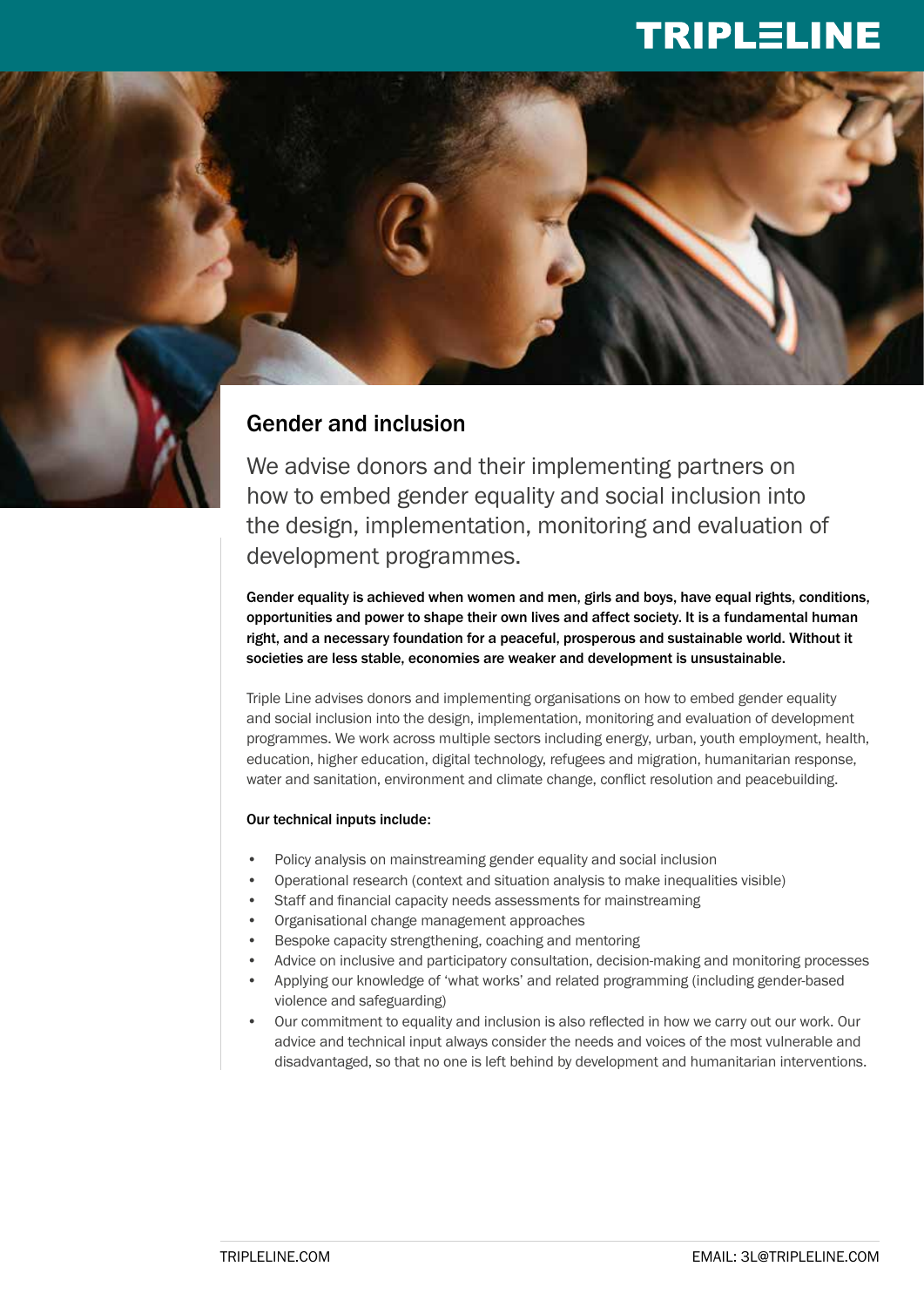GENDER AND INCLUSION | PROJECTS OVERVIEW

Gender and inclusion: ensuring projects and programmes take into account the needs and concerns of marginalised and vulnerable men, women, girls and boys for equitable and sustainable impact and rights.

2020-22

Sida: Mainstreaming gender and social inclusion into Sida's portfolio to promote clean energy

Triple Line conducted extensive research and consultation across the energy industry to identify why clean energy matters for gender equality and social inclusion. We demonstrated how access to clean energy for poor, rural and urban communities can transform the lives of women and children if gender is considered in energy interventions. We produced a Sida Gender Brief and Operational Guidelines that provides practical advice to aid practitioners to help them see and act with a lens on gender equality and women's empowerment in energy policy and regulation, in challenge funds and public private partnerships, in forging agreements for power supply and grid extensions, in providing transaction advice and results based financing and guarantees.

#### GSMA: Market Spotlight report on Connected Women programme in Bangladesh and evaluation of global advocacy 2020-21

GSMA is an industry organisation that represents the interests of mobile network operators worldwide. Triple Line conducted a market spotlight report in Bangladesh to investigate the extent to which mobile network operators are taking forward commitments to connect women through bespoke services and products; and gathered evidence of results for their global advocacy efforts.

#### UK Foreign, Commonwealth and Development Office (FCDO): Independent Evaluation and Learning Partner (IELP) for the Afghanistan Gender Based Violence Health Response Programme 2019-22

Triple Line provided evaluation and learning support to FCDO, the Afghan Ministry of Public Health and UNFPA for a health response to gender based violence in 6 provinces. We completed a Mid-Term Review in March 2021 after which we advised on how to integrate a GBV health response into a new basic health package for Afghanistan.

#### FCDO: Capturing lessons from Institutions for Inclusive Development Programme (I4ID), Tanzania 2019-21

I4ID was an innovative and adaptive programme in a complex environment supporting Tanzanian institutions to change the systems that drive poverty and exclusion. In partnership with Integrity, Triple Line conducted a mid-term evaluation and produced a series of final learning products. This included a Briefing Paper on how to integrate gender and inclusion throughout the project cycle, and a Checklist and Guidance for Procurement. We also produced learning products on monitoring and evaluation for adaptive programming.

#### Sida: Strategic advice and support to Swedwatch 2019-20

Swedwatch is an independent, non-profit research and advocacy organisation that investigates the extent to which companies, investors and authorities are taking responsibility for human rights, the environment and gender equality (e.g., equal recruitment, pay, benefits and measures to protect women and men in the workplace from sexual abuse, exploitation and harassment). Triple Line has supported Swedwatch to better integrate its approach on all three aspects.

#### Sida: Call-down services on Gender Equality 2018-22

Triple Line provides 'call-down' consultancy support to Sida on integrating gender equality across its programmes and project portfolio. We provide Sida and its partners with: bespoke advice, mentoring, coaching, programme design and implementation inputs as well as assistance with implementation approaches to promote gender equality. We also assist in developing results frameworks and monitoring and evaluation approaches to capture results on gender equality and social inclusion.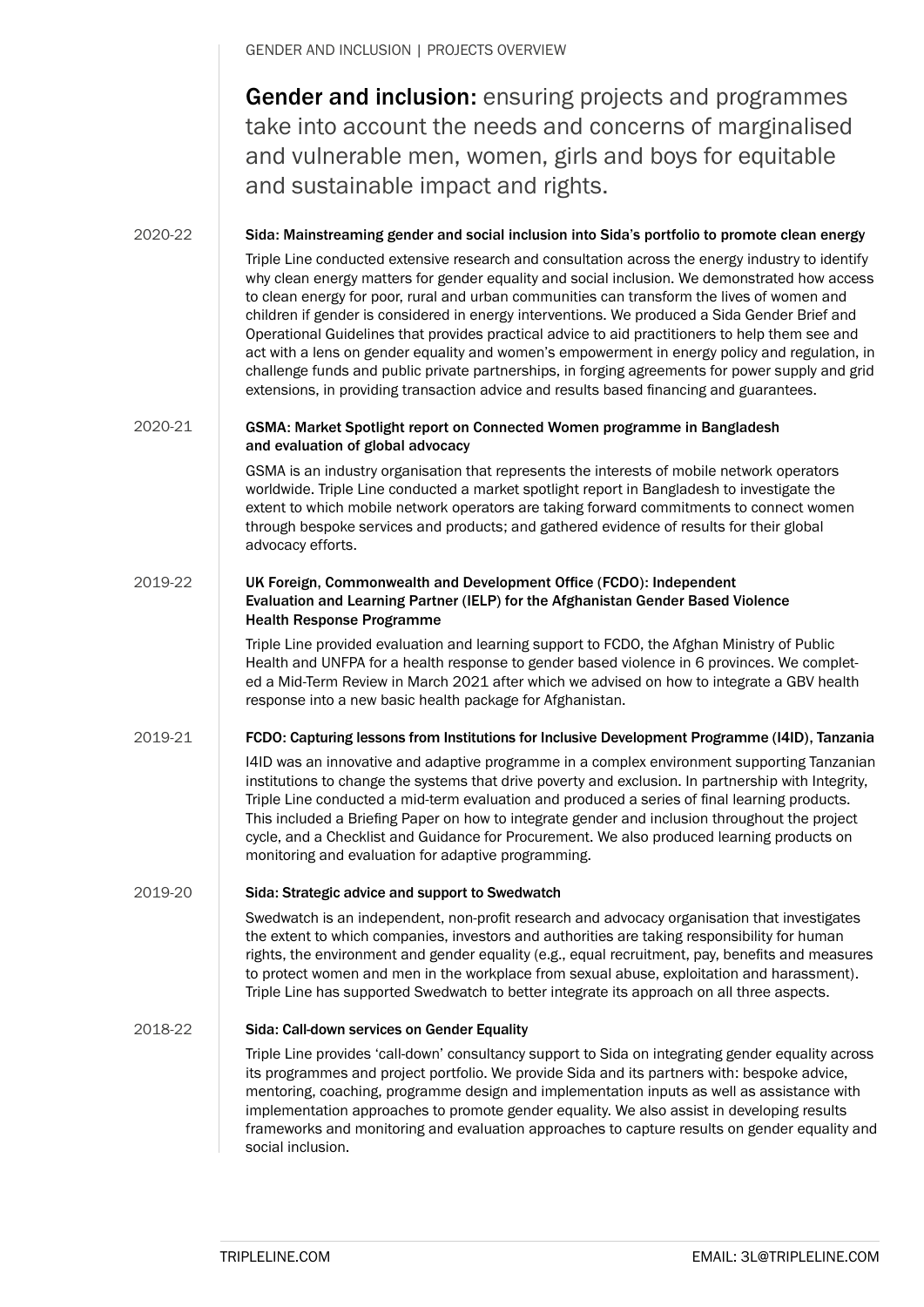GENDER AND INCLUSION | PROJECTS OVERVIEW

#### SAVE International: Strategic assessment of how SAVE International learns 2018

Triple Line led a consultation process to investigate how SAVE International as an organisation learns, and whether and how it could do more. We facilitated key leaders and strategic decision-makers in a process that led to the development of a new strategy and approach that maximised opportunities for staff and organisational learning.

#### Sida: Mainstreaming gender equality and social empowerment in small and medium enterprises for Innovations against Poverty (IAP) 2018

Triple Line worked with Sida and SNV to ensure SMEs in Cambodia, Ethiopia, Zimbabwe and Ghana maximise opportunities to promote gender equality by promoting workplace equality in staffing, management, pay, benefits and protection in the workplace; and by producing products and services that improve the lives of women and girls.

#### UNICEF: Gender Review of country programme in the Federal States of Somalia, Somaliland, Puntland 2017

Triple Line examined the extent to which goals for gender equality and women's empowerment (SDG 5) were integrated into local governance policies and practices. We applied UN Women's guidance on Corruption, Accountability and Gender as a learning framework.

#### Africa Enterprise Challenge Fund: Gender Equality and Social Inclusion Audit and Impact Assessment 2016-17

Triple Line assessed the extent to which gender equality and social inclusion perspectives are integrated into the agribusiness portfolio of this multi-donor challenge fund. We reviewed outcome results in tea, rubber, rice and market garden supply chains to assess their impact on gender equality and women's empowerment; and provided strategic advice on how to recalibrate the programme toward inclusive development and results for gender equality.